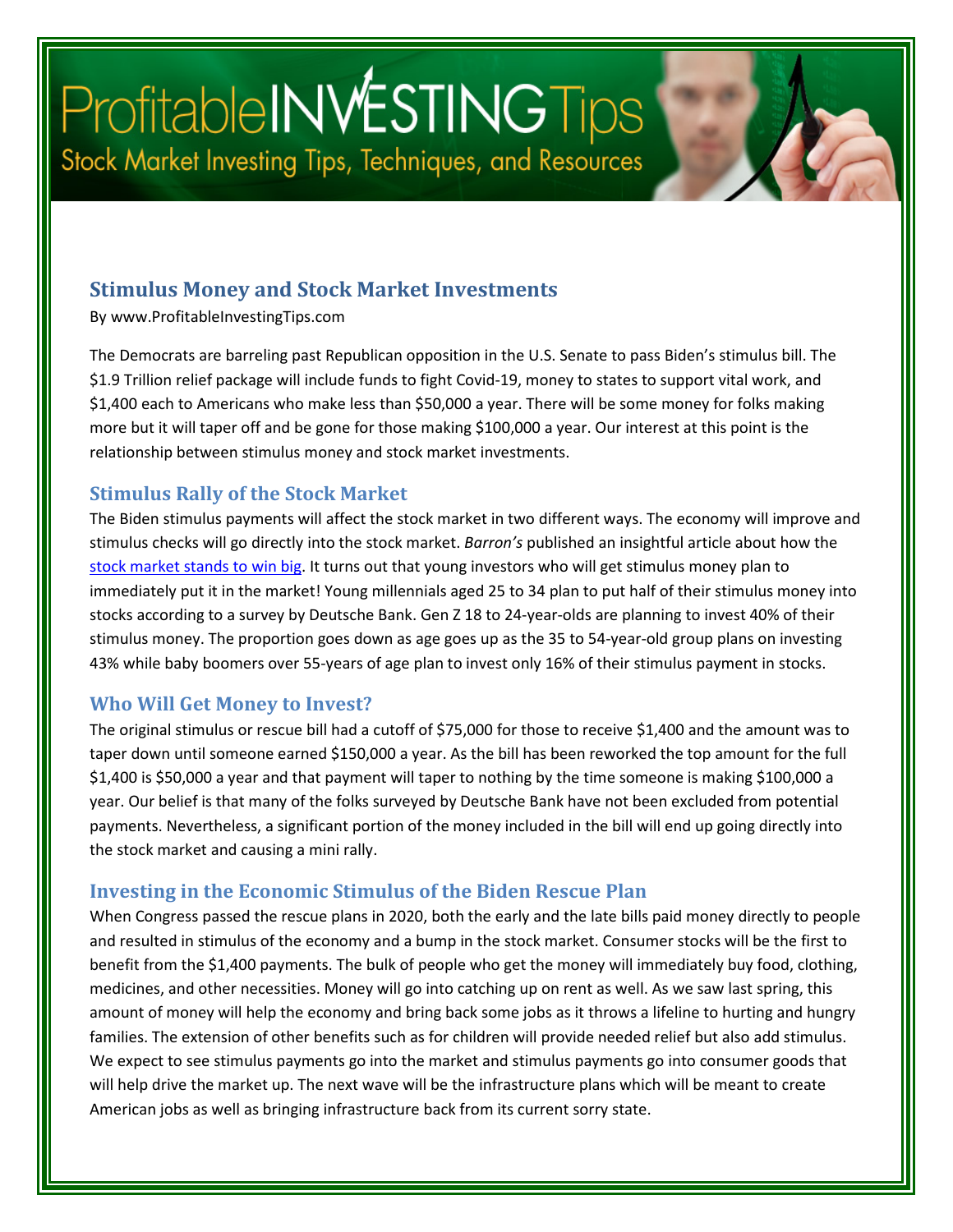For more insights and useful information about investments and investing, visit

[www.ProfitableInvestingTips.com.](http://www.profitableinvestingtips.com/)

# **FREE training materials.**

### **Free Weekly Investing Webinars Don't miss these free training events!**

<http://www.profitableinvestingtips.com/free-webinar>

# **Forex Conspiracy Report Read every word of this report!**

[http://www.forexconspiracyreport.com](http://www.forexconspiracyreport.com/)

# **Get 12 Free Japanese Candlestick Videos Includes training for all 12 major candlestick signals.**

[http://www.candlestickforums.com](http://www.candlestickforums.com/)

**Disclaimer:** Trading and investing involves significant financial risk and is not suitable for everyone. No content on this document should be considered as financial, trading, or investing advice. All information is intended for educational purposes only.